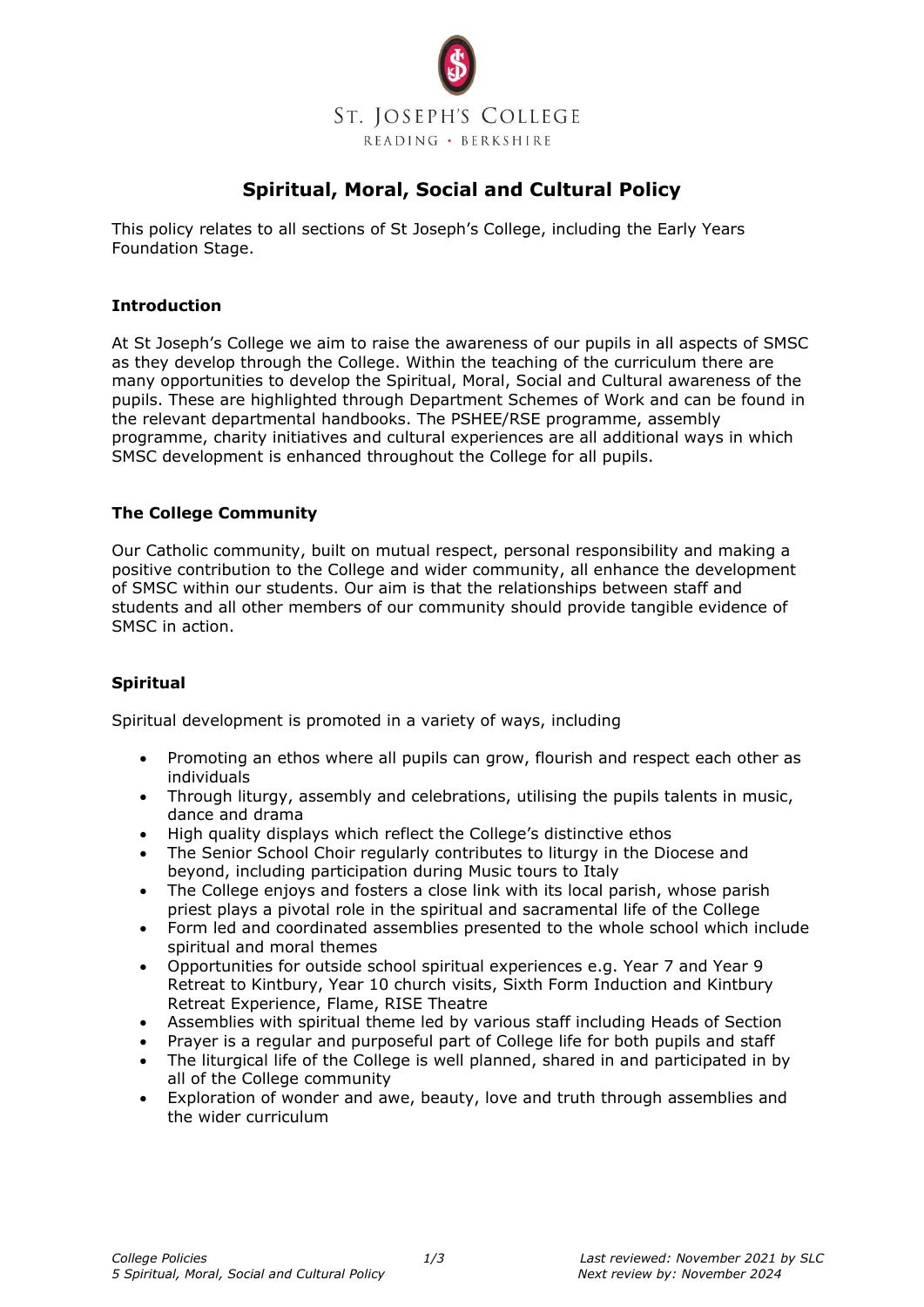

### **Moral**

Moral development is promoted in a variety of ways, including:

- A wide range of fundraising activities engaged in by pupils across the whole College to support people in need, ranging from local to international charities. Examples of these are displayed throughout the College
- Form led and co-ordinated assemblies presented to the whole school
- A positive rewards policy understood by all
- Promotion of a preventive approach to behaviour management, but when the occasion to correct is required, it exercises an ethos of forgiveness and reconciliation
- Pupil behaviour is of a very high standard expected code of conduct is contained in planners/homework diaries and displayed in form rooms (Year 3 and above) and clearly understood
- Pupils are presented with appropriate role models, both from within the staff body, student body and beyond
- Pupils are encouraged to recognise their own worth and the worth of others. This leads to tolerance and acceptance of individual difference through the promotion of Fundamental British Values.
- Regular opportunities to celebrate the achievements of pupils through weekly assemblies, displays and special celebration assemblies
- Through curriculum subjects especially RE, PSHEE and RSE, pupils have opportunities to explore and develop moral concepts and values, including distinguishing right from wrong, respecting democracy, distinguishing between religious and state law and respecting public institutions and services
- Actively promoting in pupils a sense of responsibility for their environment
- Actively promoting equality and tolerance especially in connection with race and religion

#### **Social**

Social development is promoted in a variety of ways, including:

- Clearly agreed key values and principles on which our community is based
- A very active House System engaging students of all ages to work together
- Promotion of fundamental British values through whole school assemblies, PSHEE and RSE based on racial, religious and other forms of equality
- Through positive group experiences e.g. school tours, drama productions, sports teams etc.
- Providing opportunities for leadership through the Prefect System, Head Students, House System, Form Captains, Sports Captains etc.
- Through the School Council which gives a very active student voice within our school community
- Promoting positive links with the outside community through participation in local and national initiatives including a recent trip to support a community in Uganda
- Promoting and helping pupils to develop the personal qualities valued in society, e.g. honesty, respect for difference, independence, inter-dependence and selfrespect through PSHEE, RSE, assemblies and curriculum teaching